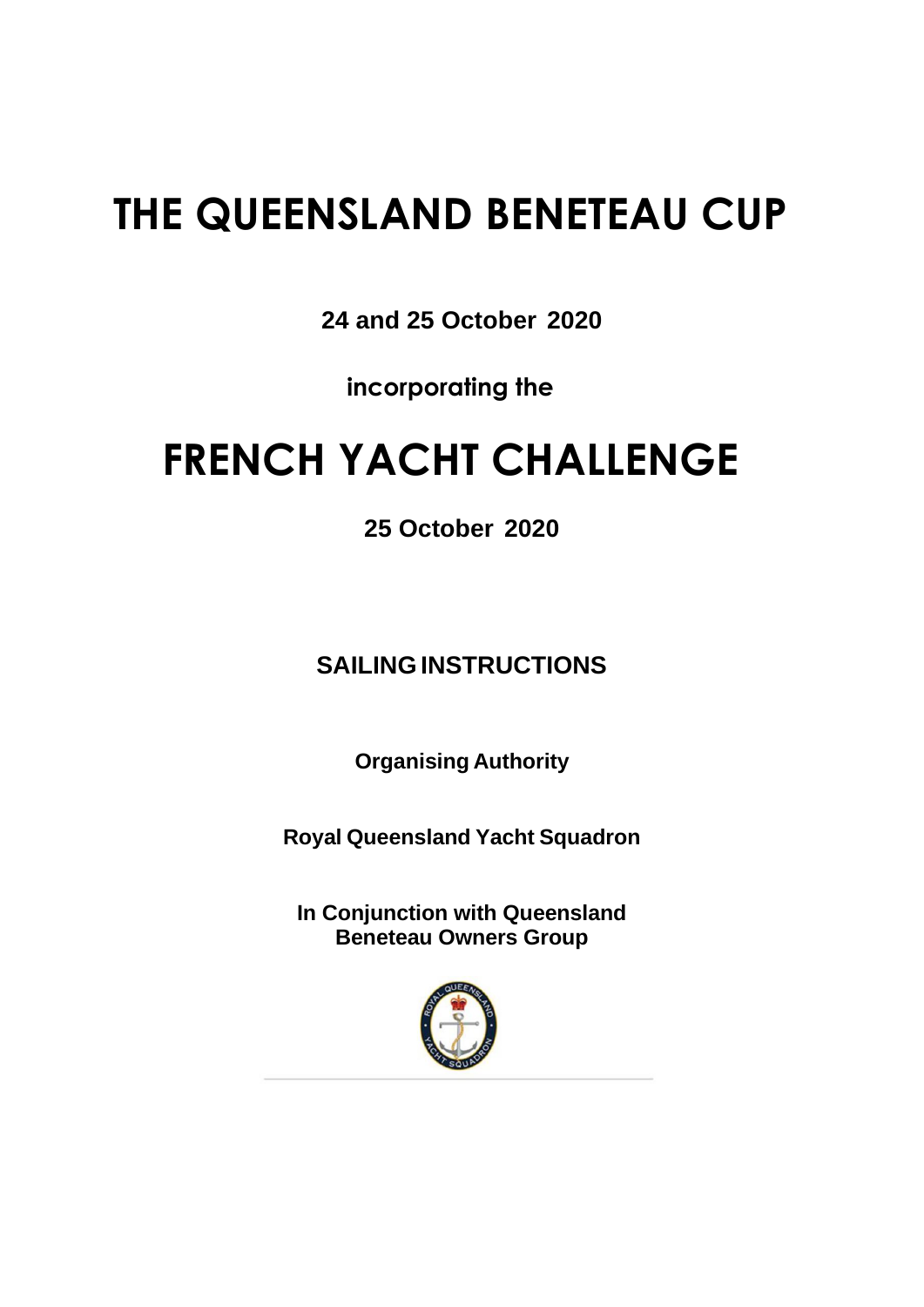# **Queensland Beneteau Cup and French Yacht Challenge Sponsors**



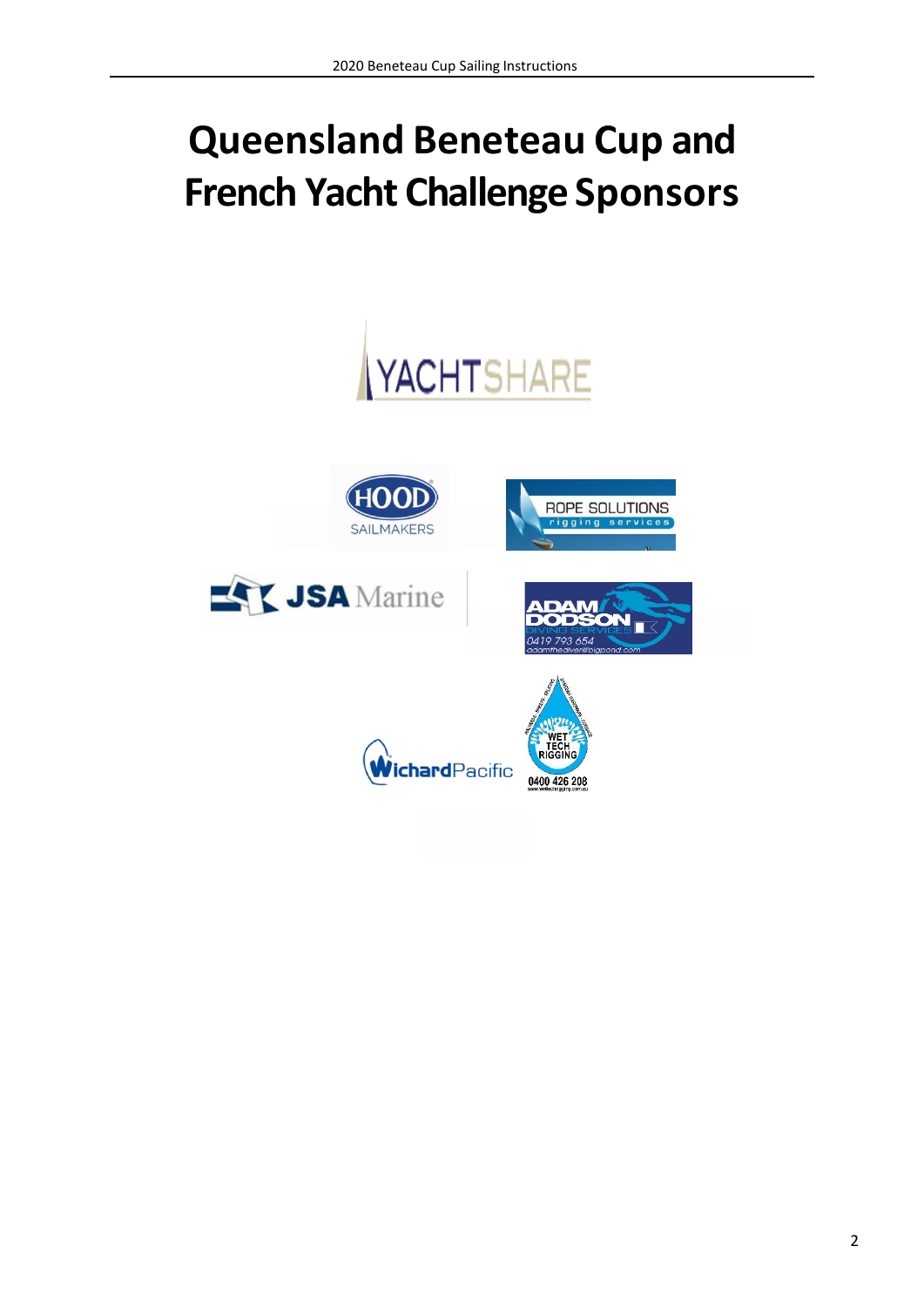#### **1. RULES**

- 
- 1.1. The regatta will be governed by the rules as defined in 2017 2020 Racing Rules of Sailing.<br>1.2. The prescriptions and special regulations of Australian Sailing Part 1 Category 5 will **1.2.** The prescriptions and special regulations of Australian Sailing Part 1 Category 5 will apply.
- **1.3.** Appendix T (Arbitration) of the current RRS will apply.

#### **2. NOTICES TO COMPETITORS**

- **2.1.** Notices to competitors will be posted on the official notice board(s) located outside the RQYS Sailing Office
- **2.2.** Any decision to race, postpone or abandon racing will be made by the Race Committee.
- **2.3.** A decision to race on any given day does not relieve a competitor of his/her obligation under RRS Fundamental Rule 4.
- **2.4.** The decision to race, postpone, or abandon will not be made prior to two hours before the scheduled start time on the day of the race unless circumstance dictate that an earlier decision would be appropriate.
- **2.5.** Racing will not be started if there is a current gale warning or higher or other severe weather warning that will impact on the race area.
- **2.6.** Racing may be started if there is a Strong Wind Warning in the racing area.<br>**2.7.** Races will only be abandoned after careful consideration of all weather cone
- **2.7.** Races will only be abandoned after careful consideration of all weather conditions and their likely impact on the course area.

#### **3. CHANGES TO SAILING INSTRUCTIONS**

Any change to the sailing instructions will be posted before 0800 on the day it will take effect, except that any change to the schedule of races will be posted by 1700 on the day before it will take effect.

#### **4. SIGNALS MADE ASHORE**

- **4.1.** Signals made ashore will be displayed on the official flag pole located adjacent to the RQYS clubhouse.
- **4.2.** When flag AP is displayed ashore, '1 minute' is replaced with 'not less than 45 minutes' in the race signal AP.

#### **5. SCHEDULE OF RACES**

- **5.1.** To alert boats that a race or sequence of races will begin soon, the orange starting line flag will be displayed with one sound at least five minutes before a warning signal is made.
- **5.2.** No warning signal will be made after 1530 hours.
- **5.3.** For the Rally Division there is a 10 minute Starting Window in which boats can start. See items [11.7](#page-4-0) and 11.8 for further information.
- <span id="page-2-0"></span>**5.4.** The Race Committee may allocate boats to one of the following Divisions:
	- 5.4.1. Rally Division;
	- 5.4.2. Cruising Spinnaker Division; or
	- 5.4.3. Performance Division.
- **5.5.** The schedule of races and events is as per the following table: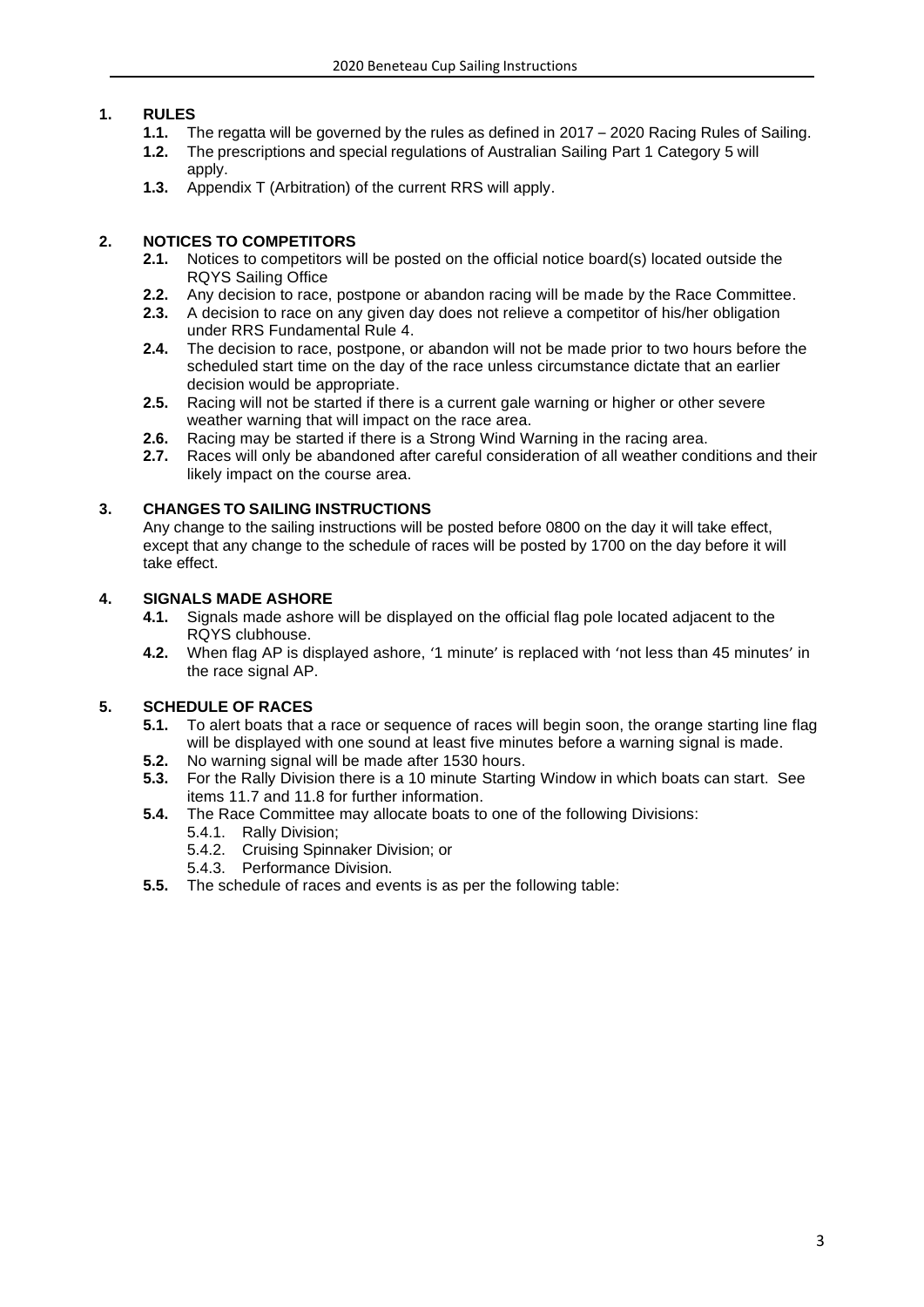| <b>Date</b>                        | <b>Event</b>                                                                                                                                                                                                                                        | Warning<br><b>Signal</b>                                                          |
|------------------------------------|-----------------------------------------------------------------------------------------------------------------------------------------------------------------------------------------------------------------------------------------------------|-----------------------------------------------------------------------------------|
| <b>Saturday 24</b><br>October      | Registration (by calling the start boat on VHF<br>Channel 72):<br><b>Rally Division</b><br><b>Cruising Spinnaker Division</b><br>$\bullet$<br><b>Performance Division</b><br>$\bullet$<br>Beneteau Cup Race 1<br><b>Rally Division</b><br>$\bullet$ | 0930 to 0945<br>1000 to 1015<br>1000 to 1015<br>0945-1000<br>(Starting<br>Window) |
|                                    | <b>Cruising Spinnaker Division</b><br>٠                                                                                                                                                                                                             | 1020                                                                              |
|                                    | <b>Performance Division</b><br>$\bullet$                                                                                                                                                                                                            | 1035                                                                              |
|                                    | Registration (by calling the start boat on VHF<br>Channel 72) and on water judging of the Best<br><b>French Themed Yacht:</b>                                                                                                                       |                                                                                   |
|                                    | <b>Rally Division</b><br>$\bullet$                                                                                                                                                                                                                  | 0930 to 0945                                                                      |
|                                    | <b>Cruising Spinnaker Division</b><br>$\bullet$                                                                                                                                                                                                     | 1000 to 1015                                                                      |
|                                    | <b>Performance Division</b><br>$\bullet$                                                                                                                                                                                                            | 1015 to 1030                                                                      |
| <b>Sunday 25</b><br><b>October</b> | Beneteau Cup Race 2 and French Yacht Challenge:<br><b>Rally Division</b>                                                                                                                                                                            | 0945-1000<br>(Starting<br>Window)                                                 |
|                                    | <b>Cruising Spinnaker Division</b><br><b>Performance Division</b>                                                                                                                                                                                   | 1020<br>1035                                                                      |
|                                    | Trophy Presentation and Cash bar in Flags (upstairs<br>at RQYS)                                                                                                                                                                                     | 1600                                                                              |

\* Not before relevant time in table.

#### **6 CLASS FLAGS**

| Class flags will be:               |             |
|------------------------------------|-------------|
| <b>Rally Division</b>              | Code Flag C |
| <b>Cruising Spinnaker Division</b> | Code Flag D |
| <b>Performance Division</b>        | Code Flag F |

#### **7 RACING AREAS**

- **7.1** Attachment A shows the location of racing areas.
- **7.2** The Start for Race 1 and Race 2 will be in Waterloo Bay.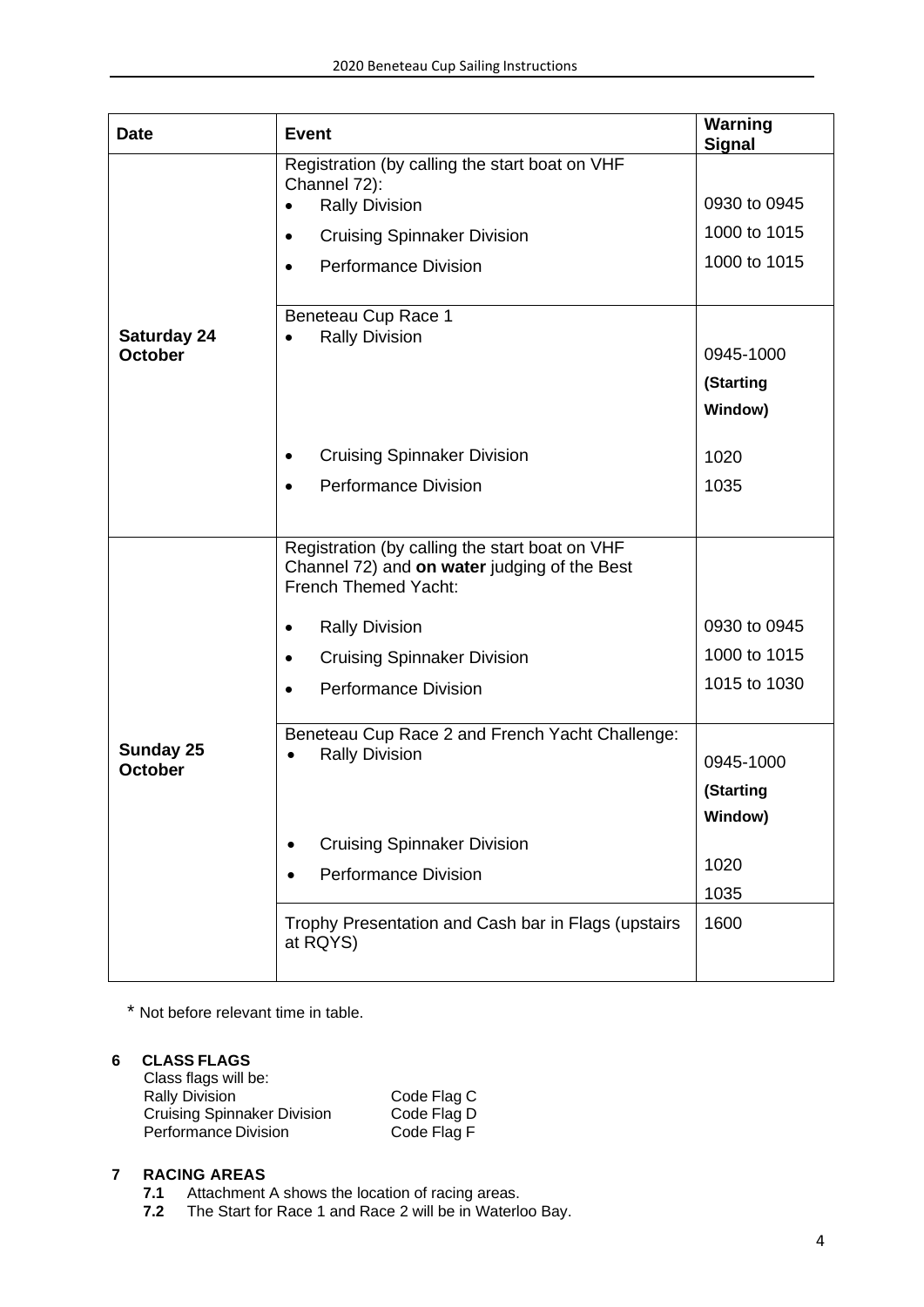#### **8 THE COURSES**

- **8.1** The diagrams in Attachment A show the courses, including the order in which marks are to be passed, and the side on which each mark is to be left.
- **8.2** No later than 10 minutes prior to the warning signal, the race committee signal boat will display the course to be sailed with the appropriate Numeral Pennant.

#### **9 MARKS**

- 
- **9.1** Navigation marks will be marks of the course<br>**9.2** Laid Windward Mark, the Race Committee ma **9.2** Laid Windward Mark, the Race Committee may lay a mark approximately 0.5 nm to windward of the start line. The committee vessel will display a green flag (starboard) or a red flag (port) to signal the side on which yachts shall leave the laid mark on the first leg of the course. The laid mark will be a purple inflatable buoy.
- **9.3** The starting and finishing marks will be orange teardrop buoys.
- **9.4** It is a requirement under the Event Permit issued by Marine Safety Queensland that all vessels must observe a 20 meter exclusion zone around each of the following Aids to Navigation: JRB, HBI, NJW, CJP, GIR and SHS.

#### **10 AREAS THAT ARE OBSTRUCTIONS** N/A

#### **11 THE START**

#### **Cruising Spinnaker and Performance Divisions**

- **11.1** The race will be started by using rule 26 with the warning signal made five minutes before the starting signal.
- **11.2** The starting line will be between a staff displaying an orange flag on the start vessel at the starboard end and the port-end starting mark.
- **11.3** Boats whose warning signal has not been made shall avoid the starting area during the starting sequence for other races.
- **11.4** A boat starting later than fifteen (15) minutes after her starting signal may be scored Did Not Start. This changes rule A4.
- **11.5** If any part of a boat's hull, crew or equipment is on the course side of the starting line during the two minutes before her starting signal and she is identified, the race committee may attempt to broadcast her sail number on VHF channel 72. Failure to make a broadcast or to time it accurately will not be grounds for a request for redress. This changes rule 62.1(a).

#### **Rally Division**

- **11.6** The starting line will be between a staff displaying an orange flag on the start vessel at the starboard end and the port-end starting mark.
- <span id="page-4-0"></span>**11.7** The Starting Window shall be a 10 minute period commencing at the warning signal.
- **11.8** A boat may start at any time in the Starting Window (see table at item 5.[55.4\)](#page-2-0). The Race Committee vessel will record each boats start time.
- **11.9** Boats whose warning signal has not been made shall avoid the starting area during the starting sequence for other races.
- **11.10** A boat starting prior to or after the Starting Window may be scored Did Not Start. This changes rule A4.
- **11.11** If any part of a boat's hull, crew or equipment is on the course side of the starting line during the two minutes before her starting signal and she is identified, the race committee may attempt to broadcast her sail number on VHF channel 72. Failure to make a broadcast or to time it accurately will not be grounds for a request for redress. This changes rule 62.1(a).

#### **12 CHANGE OF THE NEXT LEG OF THE COURSE** N/A

#### **13 THE FINISH**

- **13.1** The finishing line will be between a staff displaying an orange flag on the finishing boat at the starboard end, and the port end finishing mark.
- **13.2** If the race committee is absent when a boat finishes, she should report her finishing time, and her position in relation to nearby boats, to the race committee at the first reasonable opportunity.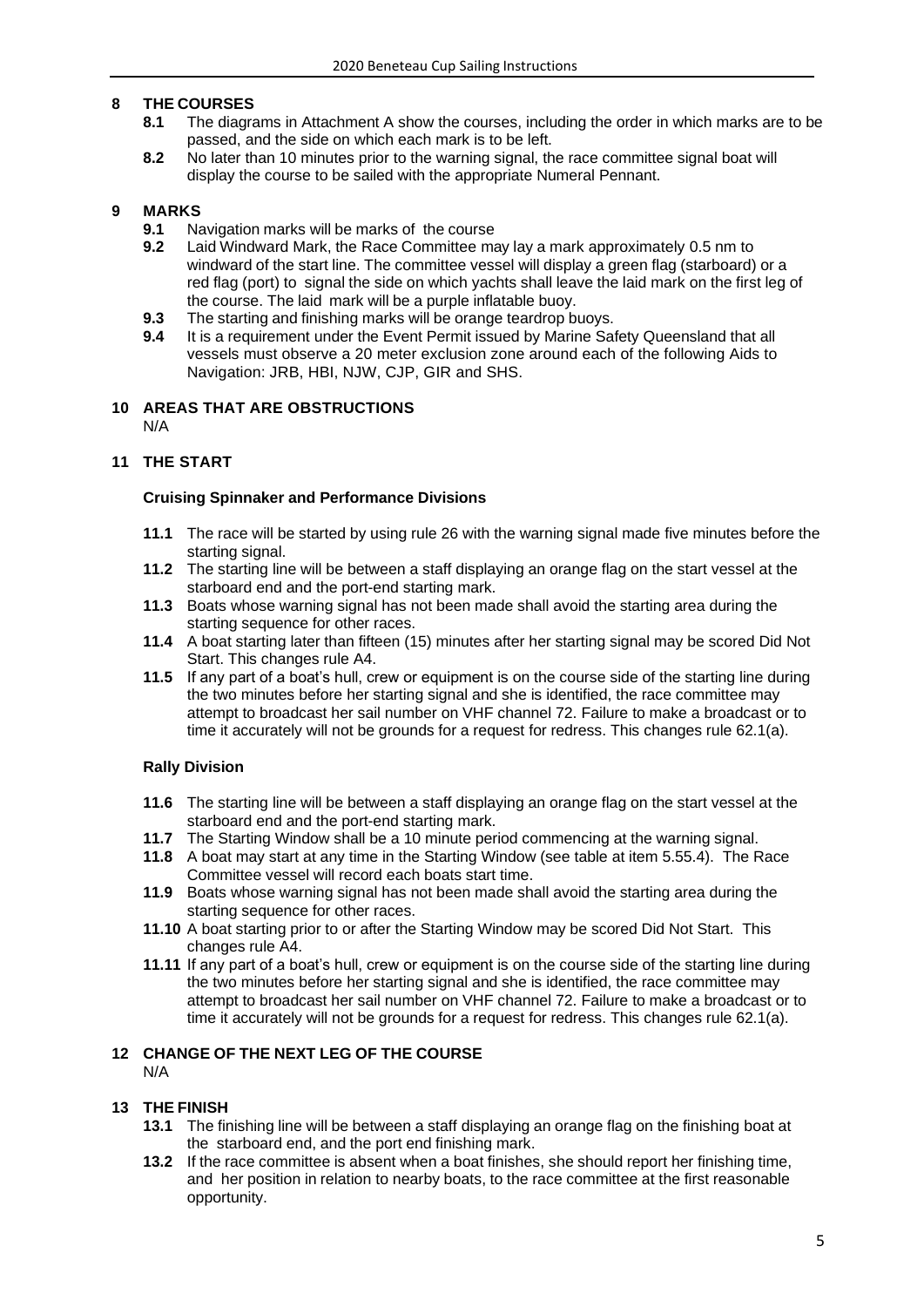#### **14 PENALTY SYSTEM**

Rule 44.1 is changed so that the Two-Turns Penalty is replaced by the One-Turn Penalty.

#### **15 TIME LIMITS**

The time limit is 1700hrs

#### **16 PROTESTS AND REQUESTS FOR REDRESS AND ARBITRATION**

- **16.1** Appendix T (Arbitration) shall apply.
- **16.2** Protest forms are available at the RQYS Sailing Office. Protests and requests for redress or reopening shall be delivered there within the appropriate time limit.
- **16.3** For each class, the protest time limit is 90 minutes after the last boat has finished.
- **16.4** Notices will be posted no later than 30 minutes after the protest time limit to inform competitors of hearings in which they are parties or named as witnesses.
- **16.5** Notices of protests by the race committee or protest committee will be posted to inform boats under rule 61.1(b).
- **16.6** Breaches of instructions 11.3, 18, 21, 23, 24, 25, 26 and 27 will not be grounds for a protest by a boat. This changes rule 60.1(a). Penalties for these breaches may be less than disqualification if the Protest Committee so decides.
- **16.7** On the last scheduled day of racing a request for reopening a hearing shall be delivered (a) within the protest time limit if the requesting party was informed of the decision on the previous day;
	- (b) no later than 30 minutes after the requesting party was informed of the decision on that day.

This changes rule 66.

**16.8** On the last scheduled day of racing a request for redress based on a Protest Committee decision shall be delivered no later than 30 minutes after the decision was posted. This changes rule 62.2.

#### **17 SCORING**

- **17.1** Scoring and handicapping will be defined by the "Sailsys" system. SailSys is an online race management system.
- **17.2** For further information regarding Handicaps and scoring: [https://www.sailsys.com.au](https://nam10.safelinks.protection.outlook.com/?url=https%3A%2F%2Fwww.sailsys.com.au%2F&data=04%7C01%7C%7Cc97ff4fa90dc4c69c89008d8701068cd%7C84df9e7fe9f640afb435aaaaaaaaaaaa%7C1%7C0%7C637382563074783638%7CUnknown%7CTWFpbGZsb3d8eyJWIjoiMC4wLjAwMDAiLCJQIjoiV2luMzIiLCJBTiI6Ik1haWwiLCJXVCI6Mn0%3D%7C1000&sdata=7sDHgG70Nagm8kts2pC1zd2zgkdX5qq4o4jn71y91Rg%3D&reserved=0)
- **17.3** SailSys applies the Racing Rules of Sailing Low Point System for scoring.

#### **18 SAFETY REGULATIONS**

- **18.1** All boats shall SIGN ON for the race at least 15 minutes before the warning signal for Cruising Spinnaker and Performance Divisions and 15 minutes before the Starting Window for the Rally Division by contacting the Race Committee vessel on VHF Channel 72 advising the name of the boat, sail number, number of persons on board (POB) and receive acknowledgement.
- **18.2** A boat that retires from a race shall notify the Race Committee as soon as possible
- **18.3** Unless in use no part of an anchor may project forward of the bow at any time whilst racing.
- 18.4 It is a requirement under the Event Permit issued by Marine Safety Queensland that all marine incidents must be reported to the Race Committee in addition to regulatory requirements to report marine incidents to Marine Safety Queensland.

#### **19 REPLACEMENT OF CREW OR EQUIPMENT**

- N/A
- **20 EQUIPMENT AND MEASUREMENT CHECKS** N/A

#### **21 EVENT ADVERTISING** N/A

#### **22 OFFICIAL BOATS**

Official boats will be marked with a white flag with the letter RC.

#### **23 TRASH DISPOSAL**

Boats shall not dispose of trash in the water

#### **24 HAUL-OUT RESTRICTIONS**

N/A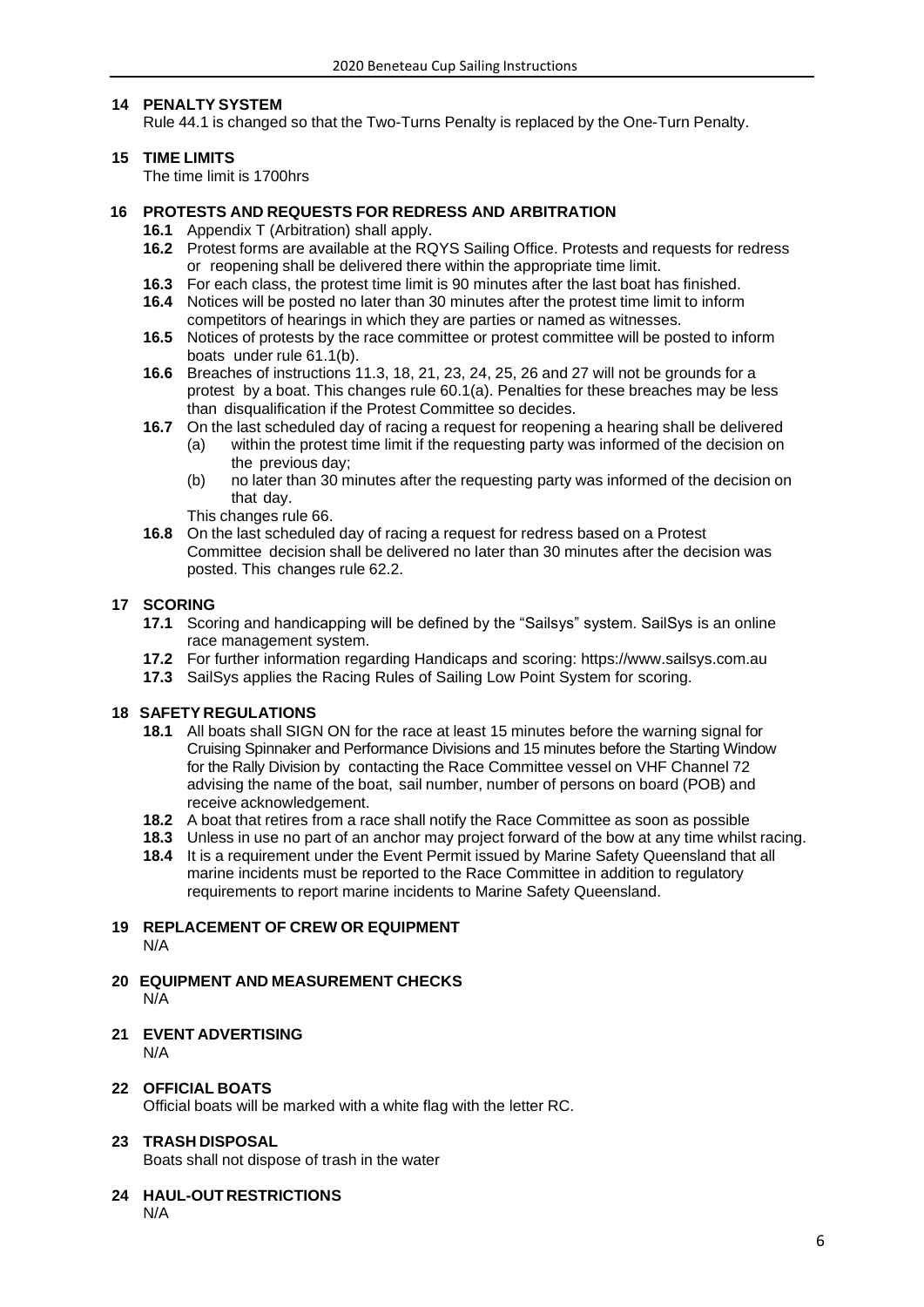#### **25 DIVING EQUIPMENT AND PLASTIC POOLS**

N/A

#### **26 RADIO COMMUNICATION**

- **26.1** Except in an emergency, a boat shall neither make radio transmissions while racing nor receive radio communications not available to all boats. This restriction also applies to mobile telephones.
- **26.2** The race committee shall communicate with boats on VHF Channel 72.

#### **27 PRIZES**

Prizes will be given as follows:

Cruising Spinnaker, Rally and Performance Divisions for the Best French Themed Yacht Cruising Spinnaker, Rally and Performance Divisions for the French Yacht Challenge Cruising Spinnaker, Rally and Performance Divisions for the Beneteau Cup

#### **28 DISCLAIMER OF LIABILITY**

Competitors participate in the regatta entirely at their own risk. See rule 4, Decision to Race. The organizing authority will not accept any liability for material damage or personal injury or death sustained in conjunction with or prior to, during, or after the regatta.

#### **29 INSURANCE**

- **29.1** Each participating boat shall be insured with valid third-party liability insurance with a minimum cover of \$5,000,000AUD per incident or the equivalent and carry a copy of Certificate of Currency of Insurance on board their vessel.
- **29.2** It is a requirement under the Event Permit issued by Marine Safety Queensland that all Skippers of any vessel participating in this event, must maintain on board and produce upon demand by the Race Committee, a copy of a current, valid Certificate of Currency, with respect to the third party property and third party personal injury insurance for the vessel.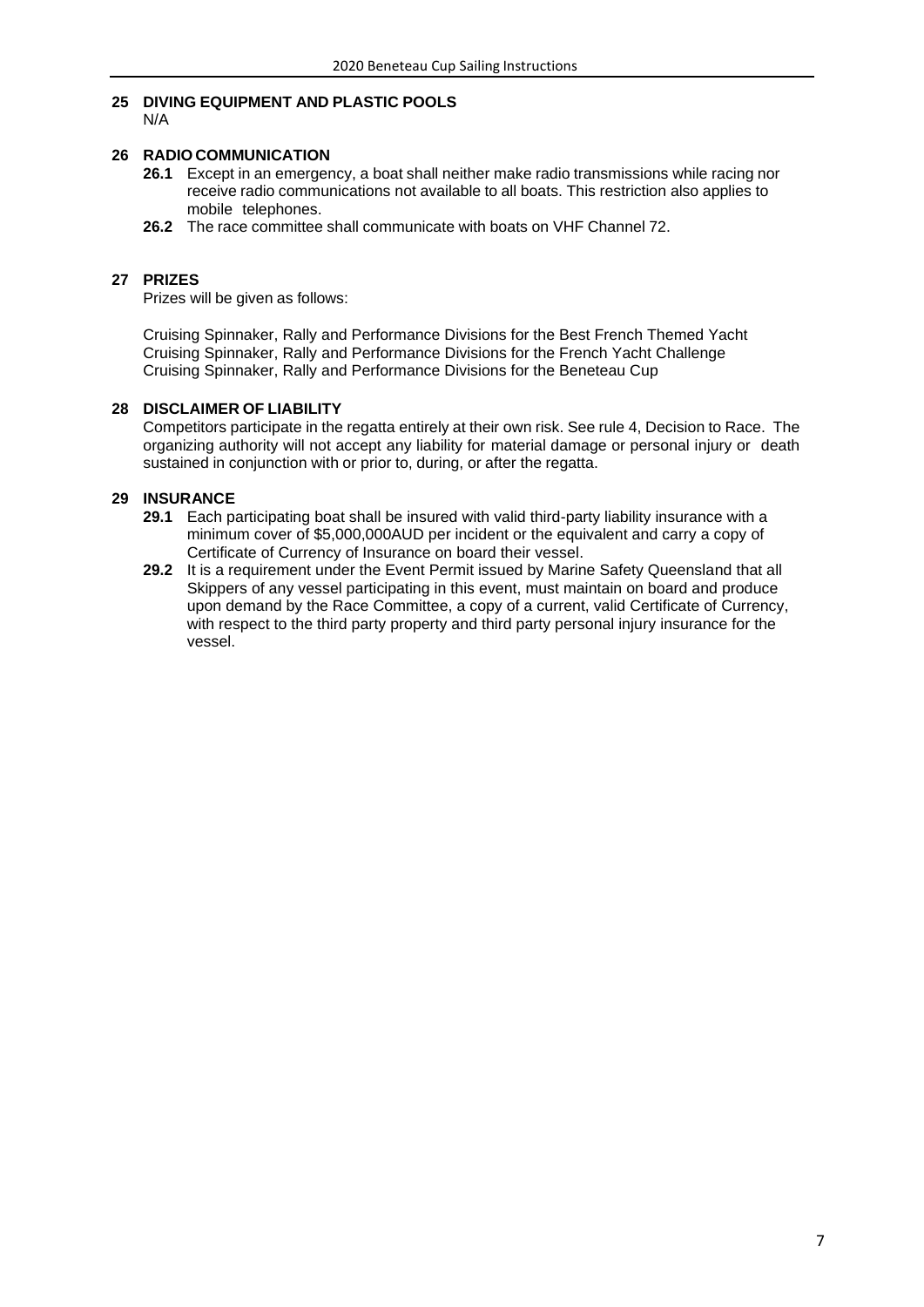#### **ADDITIONALINFORMATION**

### **SOCIAL FUNCTIONS**

Please note that due to the implications of COVID regulations there will be a limited social program in 2020.

#### **Sunday 25 October 2020**

| 0930 - 0945 | Best French Themed Yacht in the Rally Division will be judged in the vicinity of the start<br>boat                                                                                                                                                                                                                               |
|-------------|----------------------------------------------------------------------------------------------------------------------------------------------------------------------------------------------------------------------------------------------------------------------------------------------------------------------------------|
| 1000 - 1015 | Best French Themed Yacht in the Cruising Spinnaker Division will be judged in the<br>vicinity of the start boat                                                                                                                                                                                                                  |
| 1015 - 1030 | Best French Themed Yacht in the Performance Division will be judged in the vicinity of<br>the start boat                                                                                                                                                                                                                         |
| 1600        | Drinks at competitor's own expense in Flags (upstairs at RQYS). Please note that no<br>food will be provided by the regatta organising committee this year, however there will be<br>a light menu available for competitors to order from at their own expense.                                                                  |
| 1630        | Trophy Presentation in Flags for:<br>Cruising Spinnaker, Rally and Performance Divisions for the Best French Themed<br>$\bullet$<br>Yacht<br>Cruising Spinnaker, Rally and Performance Divisions Beneteau Cup<br>$\bullet$<br>Cruising Spinnaker, Rally and Performance Divisions for the French Yacht<br>$\bullet$<br>Challenge |

The Trophy Presentations may commence earlier than shown above, in which case the registered contacts for competing yachts will be notified by SMS.

QBOG Contact Rod Johannessen Mobile: 0400 950 587 Email: rod @demc.net.au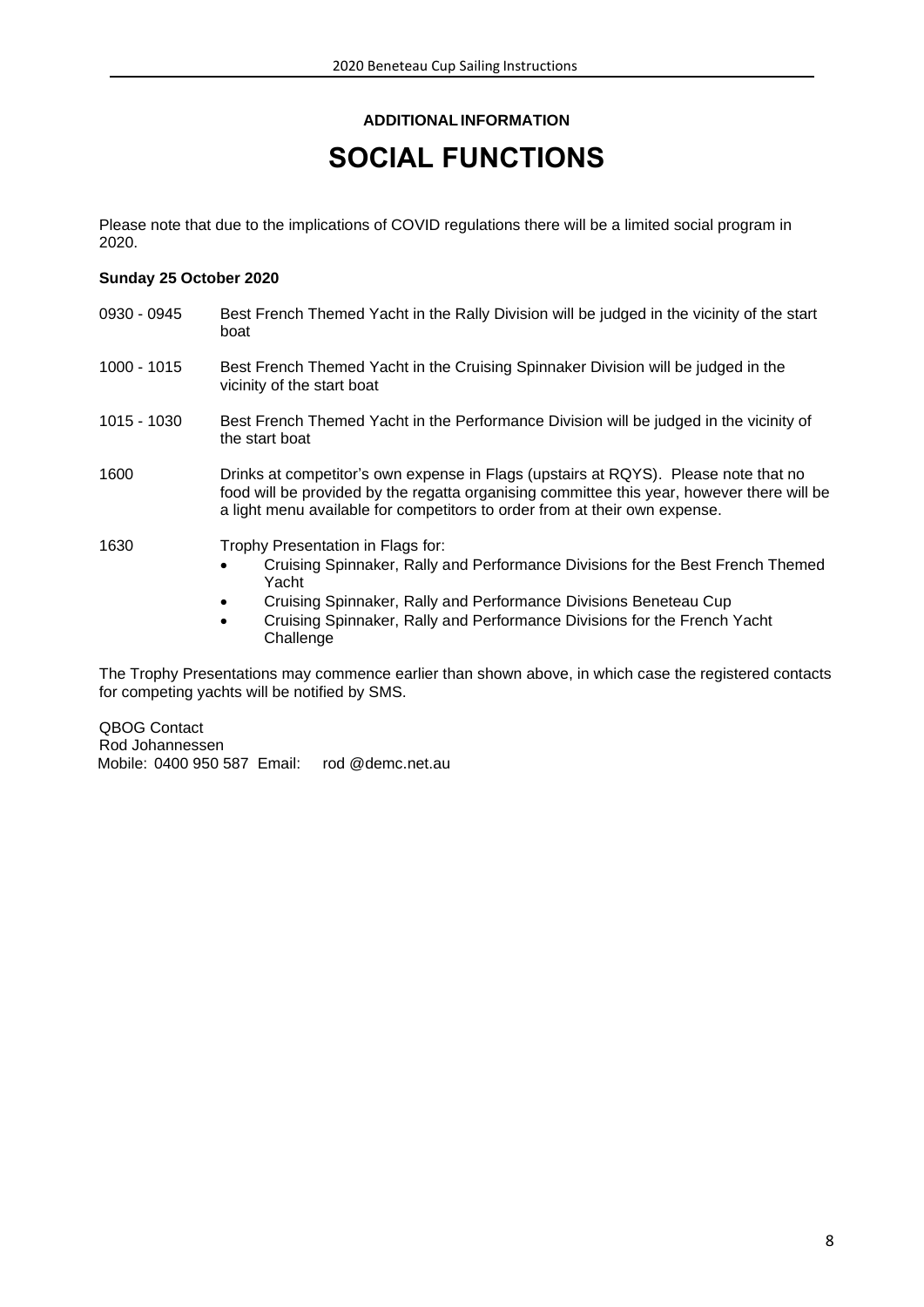#### **ATTACHMENT A**

### DESIGNATED MARKS USED FOR RACING

|                                                                         | <b>Description</b>                            | <b>Approximate Position</b> |           |  |
|-------------------------------------------------------------------------|-----------------------------------------------|-----------------------------|-----------|--|
| Start/Finish - Inside Waterloo Bay East of the Manly Boat Harbour Leads |                                               |                             |           |  |
| <b>MIW</b>                                                              | 2 x West Cardinal Beacons off Mud Island      | 27°19.8S                    | 153°13.8E |  |
| <b>JRB</b>                                                              | Jeay's Reef Buoy - North Cardinal Beacon      | 27°18.9S                    | 153°14.9E |  |
| MIE                                                                     | East Cardinal Beacon off Mud Island           | 27°19.9S                    | 153°16.5E |  |
| <b>NJW</b>                                                              | Norman J Wright Beacon (West Cardinal)        | 27°25.2S                    | 153°13.2E |  |
| <b>SHR</b>                                                              | Red Buoy East of St Helena Island             | 27°23.2S                    | 153°15.2E |  |
| <b>LLS</b>                                                              | Lockyer Light South Cardinal Beacon           | 27°26.5S                    | 153°14.4E |  |
| <b>GIR</b>                                                              | Red Beacon NE of Green Island                 | 27°24.8S                    | 153°14.6E |  |
| HL                                                                      | Hanlon Light                                  | 27°28.2S                    | 153°21.0E |  |
| DL                                                                      | Douglas Light                                 | 27°29.5S                    | 153°22.8E |  |
| <b>GIB</b>                                                              | Goat Island Beacon FI Yellow 2s               | 27°31.2S                    | 153°23.1E |  |
| <b>HYR</b>                                                              | Huybers Beacon                                | 27°26.9S                    | 153°14.6E |  |
| <b>CJP</b>                                                              | Crawford James Pattison Beacon (Nth Cardinal) | 27°24.7S                    | 153°13.6E |  |
| <b>SWR</b>                                                              | Green Beacon (QG) S-W Rocks                   | 27°31.3S                    | 153°20.6E |  |
| <b>HBY</b>                                                              | FIY 4s Eastern End Horseshoe Bay              | 27°30.3S                    | 153°22.4E |  |
| <b>SHN</b>                                                              | North Cardinal Beacon St Helena Island        | 27°22.3S                    | 153°14.1E |  |
| HBI                                                                     | Hope Banks Beacon                             | 27°26.15S                   | 153°17.4E |  |
| <b>SHS</b>                                                              | South Cardinal Beacon St Helena Island        | 27°24.4S                    | 153°14.4E |  |
| <b>HBG</b>                                                              | Green Beacon (FI G 2.5s) W Horseshoe Bay      | 27°31.2S                    | 153°21.8E |  |
| <b>TBR</b>                                                              | Thorpe Beacon NW of King Island               | 27°27.2S                    | 153°13.7E |  |

The Use of an "X" Mark (a mark set at 90 degrees to the Start Line, usually upwind) is indicated by the flying of a Green or Red flag on the Start Boat, this flag indicates the rounding of the "X" Mark and shall be inserted in the Course Mark list in between the Start and the first mark of the course.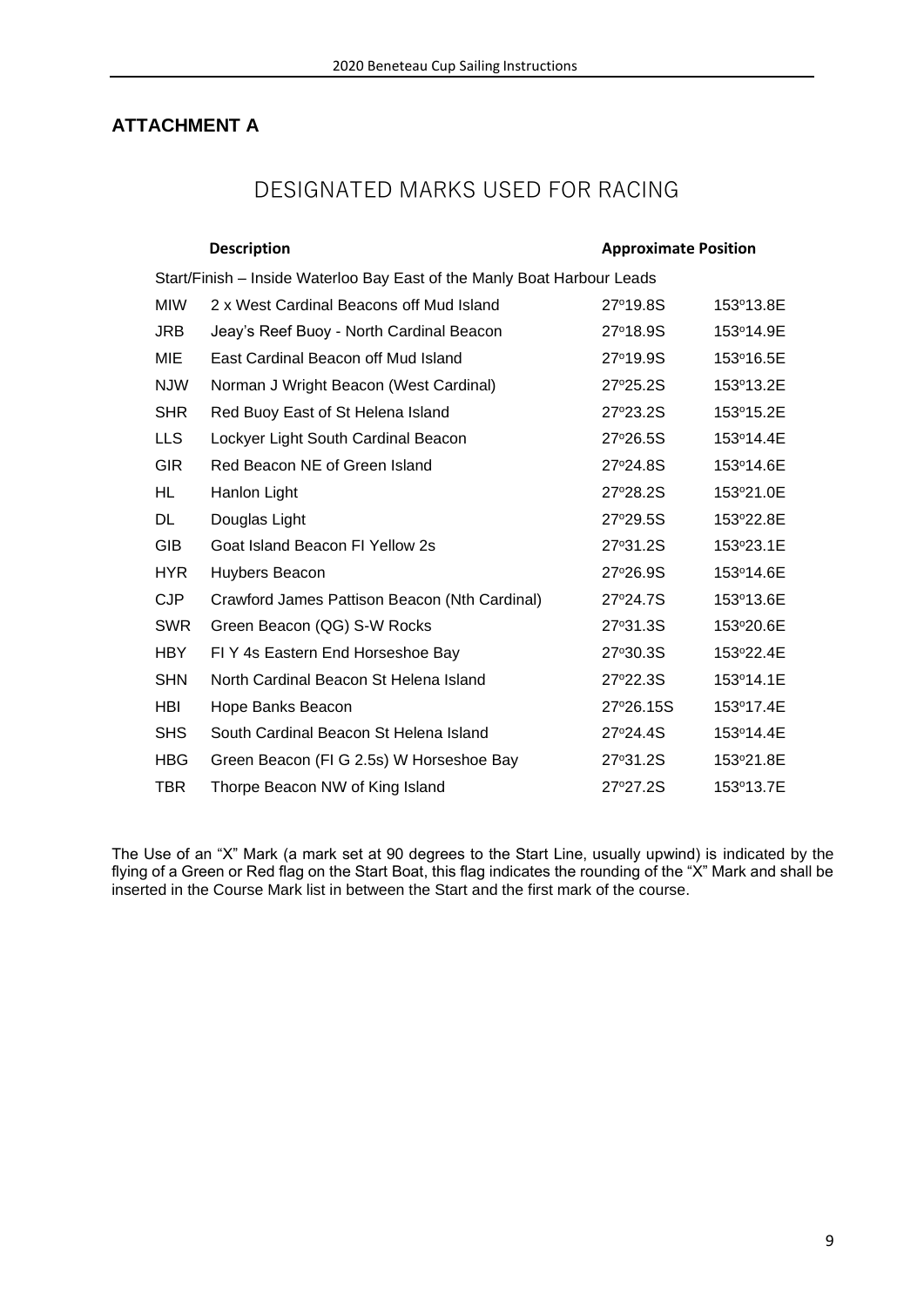**1** Start – HYR (S) – HBI (P) – MIE (P) – JRB (P) – MIW (P) – SHR (S) – LLS (S) – Finish 21 nm

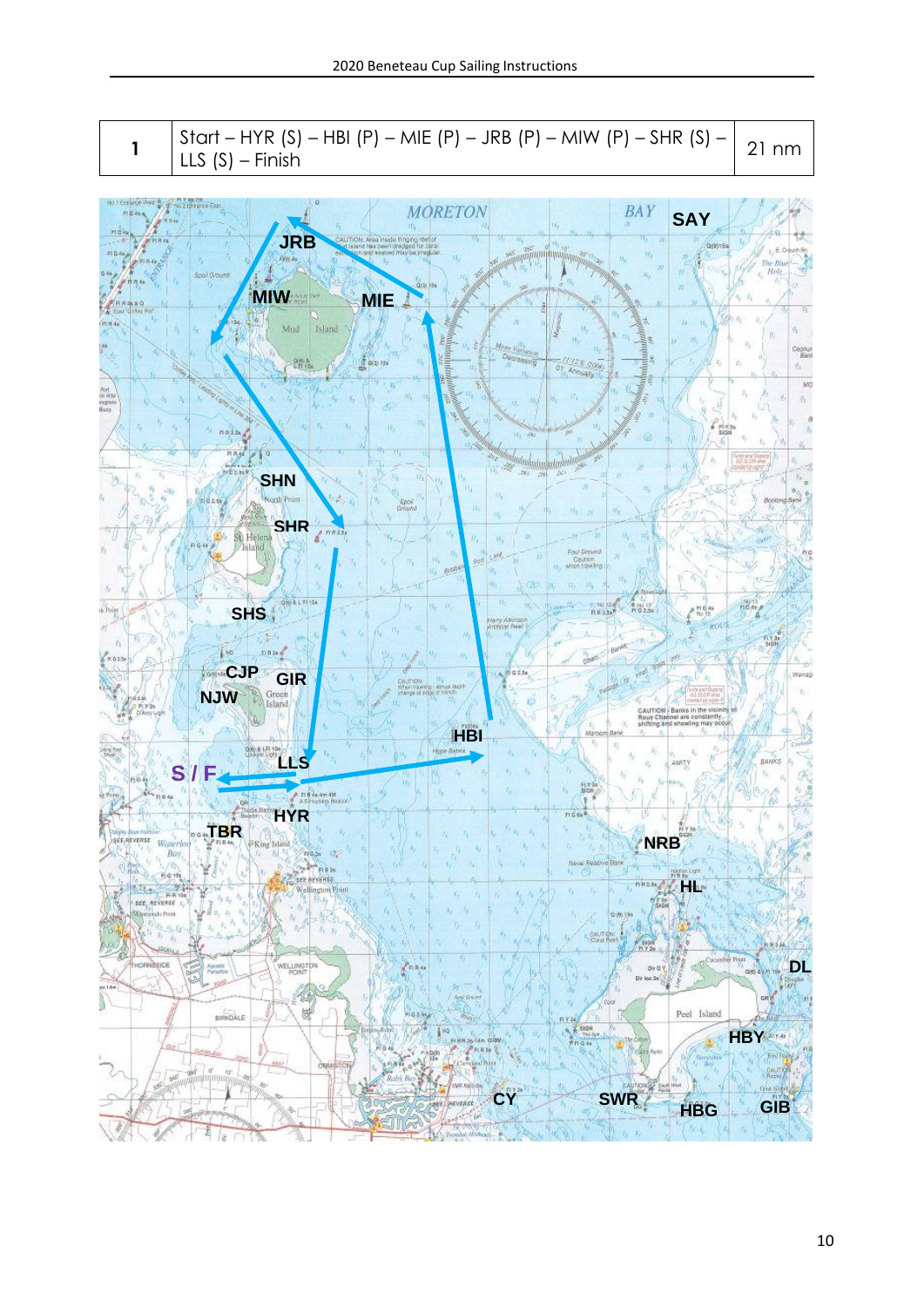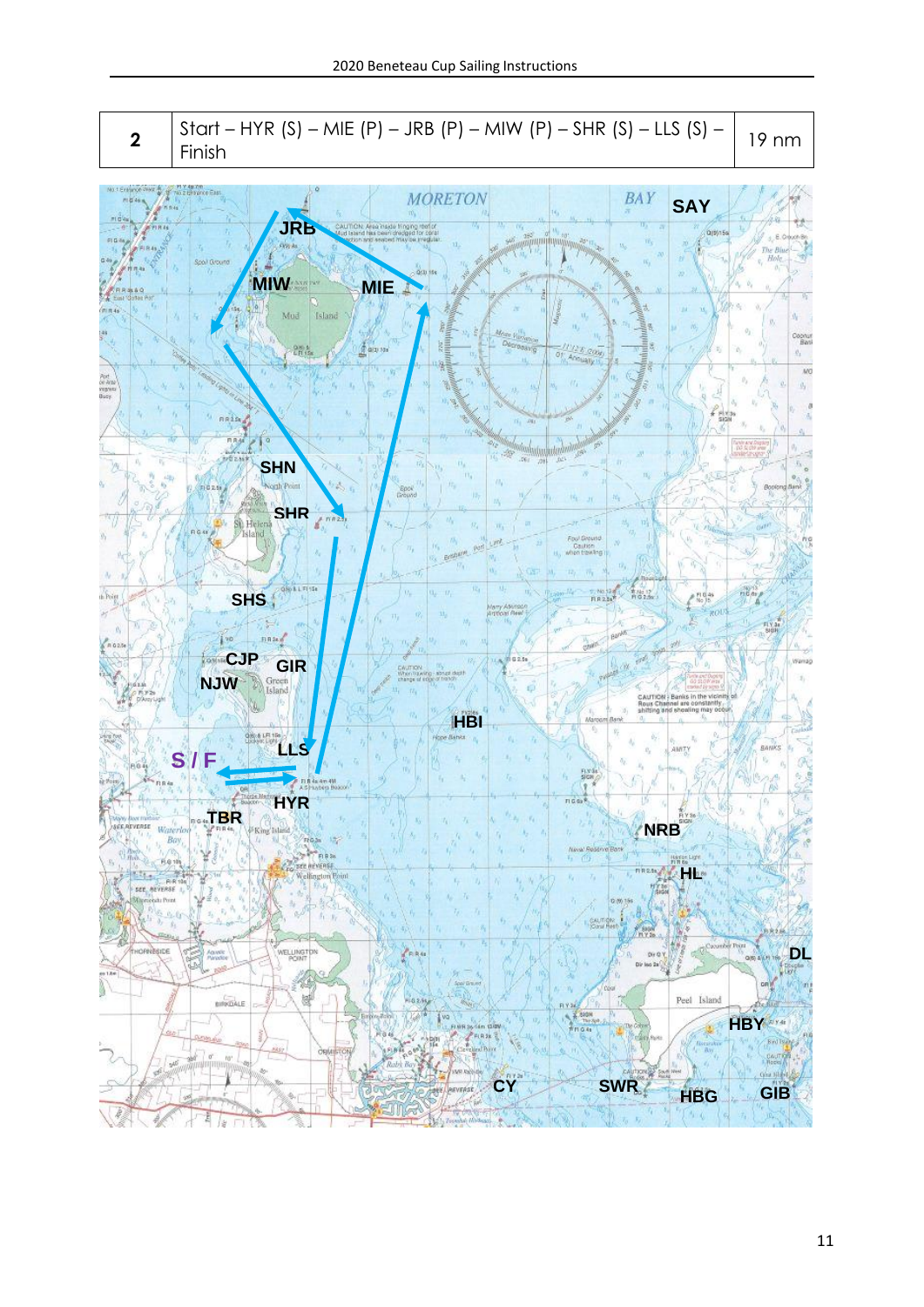**3** 
$$
\begin{bmatrix} Start - LLS (P) - HBI (P) - SHR (P) - SHS (S) - CJP (P) - NJW (P) - 11 nm \\ Finish \end{bmatrix}
$$

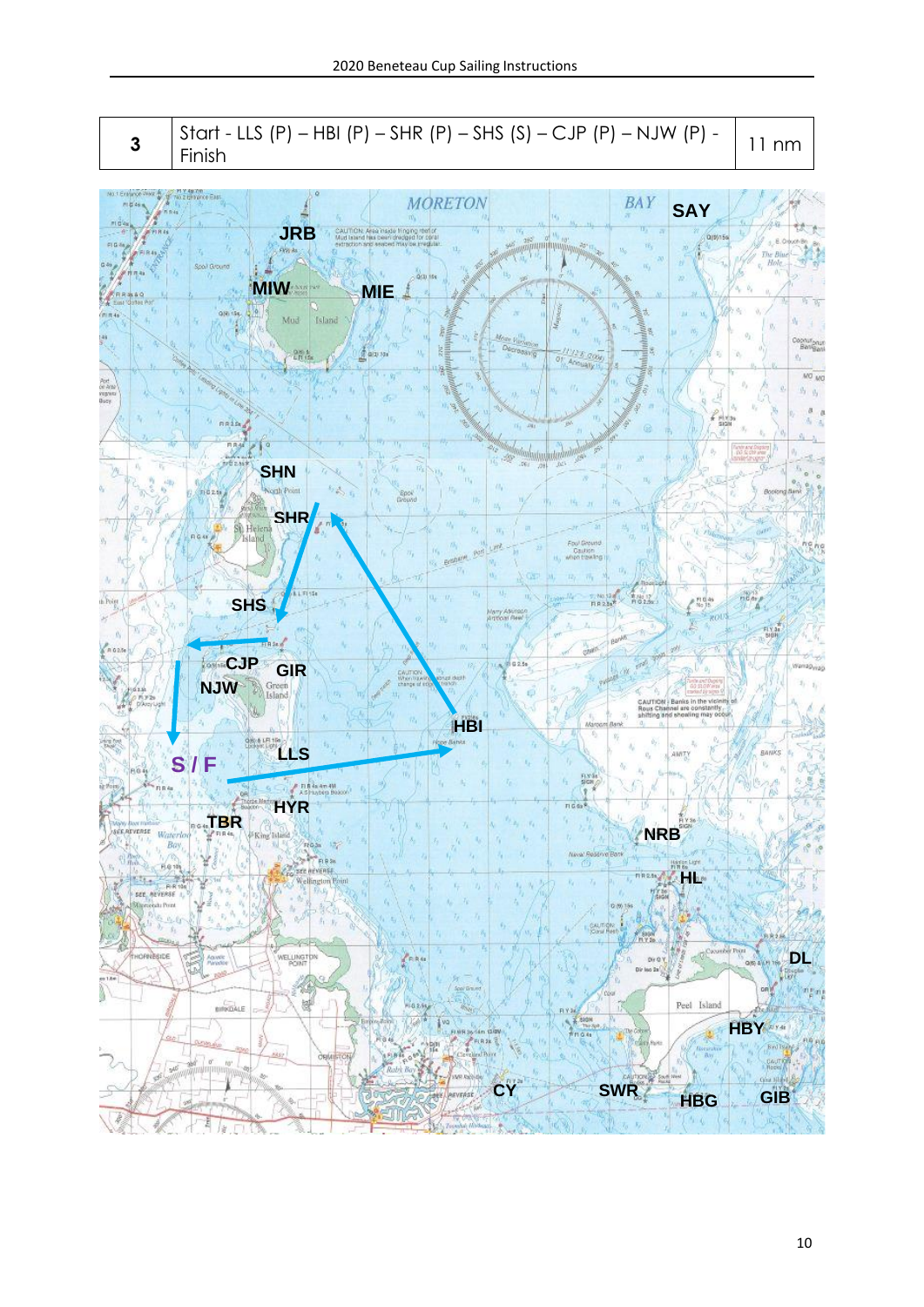| 4                         | Start – LLS (P) – HBI (P) – SHR (P) – SHS (S) – CJP (P) – NJW (P) –<br>LLS $(P)$ – HBI $(P)$ – SHR $(P)$ – SHS $(S)$ – CJP $(P)$ – NJW $(P)$ – Finish | 22<br>nm      |
|---------------------------|-------------------------------------------------------------------------------------------------------------------------------------------------------|---------------|
|                           |                                                                                                                                                       |               |
|                           | <b>Islánce East</b><br><b>BAY</b><br><b>MORETON</b><br><b>SAY</b>                                                                                     |               |
|                           | <b>JRB</b><br>CALITION: Also inside fringing reafor<br>Mud talend has been dredged for coral<br>010915                                                |               |
|                           | and engined may be integlied<br><b><i><u><i><u><b>AMALITERIAL ARRAIGNORS</b></u></i></u></i></b>                                                      |               |
|                           | Spoil Ground<br>050.166                                                                                                                               |               |
|                           | <b>MIW</b><br>MIE                                                                                                                                     |               |
|                           | Q(6) 15s.                                                                                                                                             |               |
|                           | Mud<br>Island                                                                                                                                         |               |
|                           | <b>Eas</b> Variation<br>Decreeav g<br>283.5<br>0.000100<br><b>ROW</b>                                                                                 | Copnut<br>Ben |
|                           | Of:<br>Annually                                                                                                                                       |               |
|                           |                                                                                                                                                       |               |
|                           |                                                                                                                                                       |               |
|                           | sigi<br>日日生命                                                                                                                                          |               |
|                           | <b>MONTANOMIA UNITED ATT</b>                                                                                                                          |               |
|                           | <b>Digit</b><br><b>SHN</b>                                                                                                                            |               |
|                           | onh'Point                                                                                                                                             | Booking flan  |
|                           | insure                                                                                                                                                |               |
|                           | <b>SHR</b><br>Sti Helenà                                                                                                                              |               |
|                           | 'Island<br>Foul Ground<br>Caution<br>when trawling                                                                                                    |               |
|                           | Briston                                                                                                                                               |               |
|                           |                                                                                                                                                       |               |
| Point                     | 타 Na 17<br>타 G 2.5s -<br><b>SHS</b><br>FI 0.4%<br><b>FIR2</b><br>arry African                                                                         |               |
|                           | <b>Articles Peed</b>                                                                                                                                  |               |
|                           | Barkh                                                                                                                                                 |               |
|                           | CJP GIR<br>G 2.5a                                                                                                                                     |               |
| 0.2.51                    | <b>Abrupt death</b><br>Vhion tra<br><b>NJW</b><br>Green<br>Island                                                                                     |               |
| PLY 26<br>D'Arcy Light    | CAUTION   Banks in the vicinity<br>Rous Channel are constantly<br>shifting and shooting may oc-                                                       |               |
|                           | Maroon<br><b>HB</b>                                                                                                                                   |               |
|                           | <b>Jone Bank</b><br>LLS                                                                                                                               | RANKS         |
|                           | S                                                                                                                                                     |               |
|                           | али<br>la Am 4M<br>Lybop Baacon                                                                                                                       |               |
|                           | HYR                                                                                                                                                   |               |
| <b><i>REE REVERSE</i></b> | 894. BR<br><b>NRB</b><br>Waterloo                                                                                                                     |               |
|                           |                                                                                                                                                       |               |

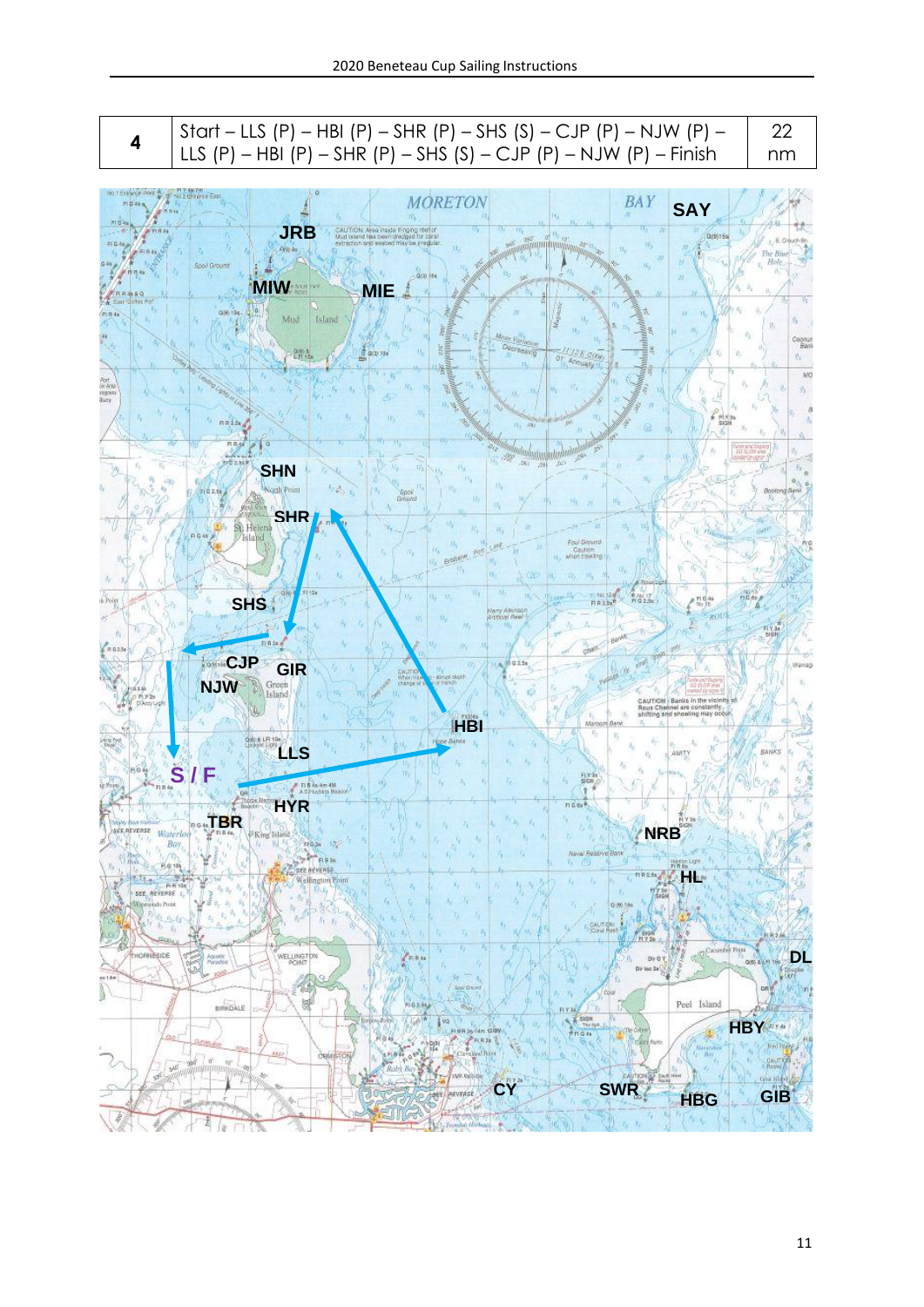